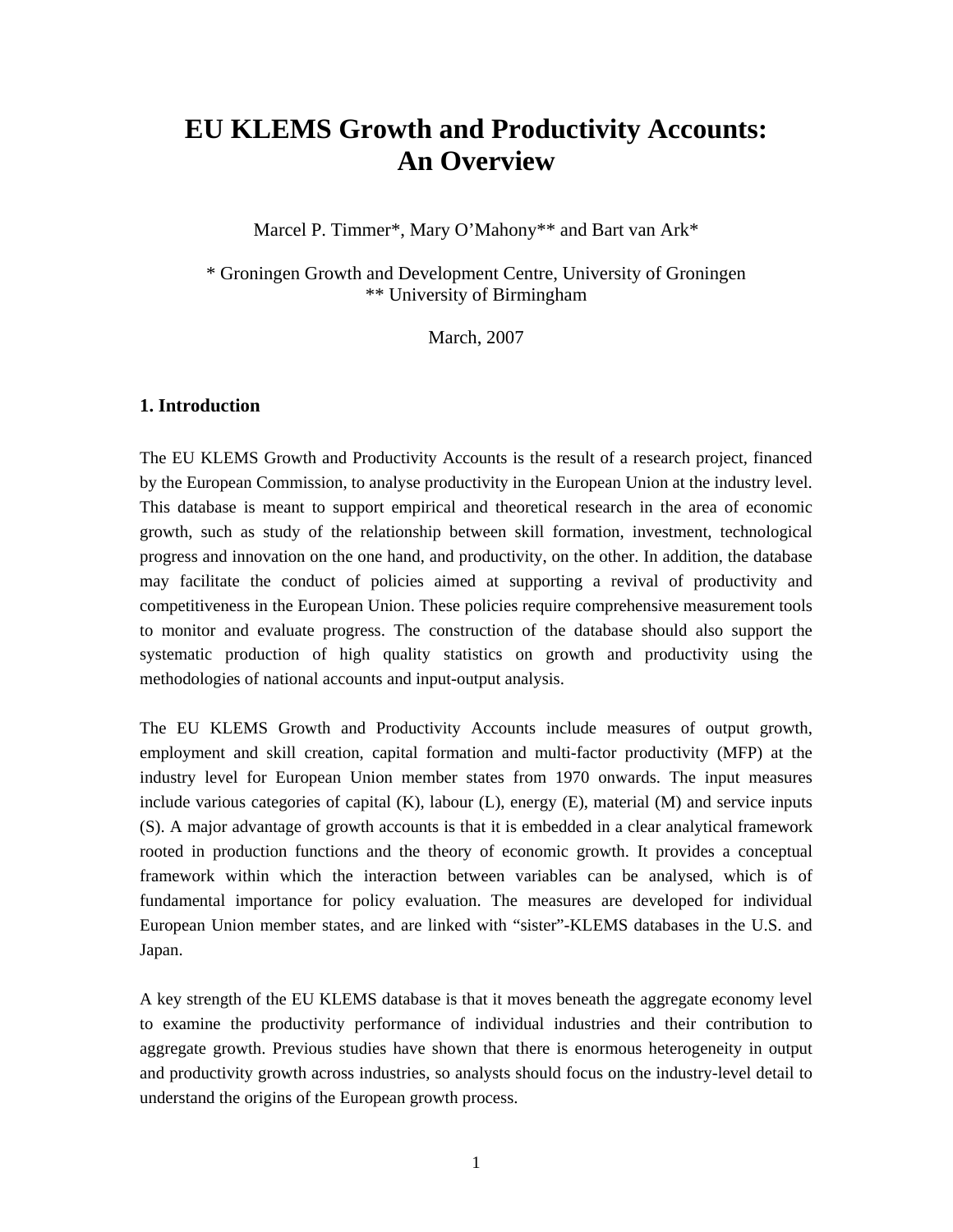In this overview paper we first provide a discussion of the key characteristics of the database and the variables, country and industry coverage (**Section 2**). We then briefly introduce the growth accounting methodology, including the measurement of labour and capital services (**Section 3**). In **Section 4** we provide a brief analysis of some of the major trends observed from the March 2007 release of the database.

This brief overview paper will in due time be followed by more extensive reviews and research papers, which will also be available from the EU KLEMS website [\(http://www.euklems.net\)](http://www.euklems.net/). The data series are also publicly available from that website. More information on the methodology used in EU KLEMS can be found in the document *EU KLEMS Growth and Productivity Accounts, Version 1.0, PART I Methodology*. Detailed source descriptions are given in *PART II Sources*, which are also downloadable from the EU KLEMS website.

# **2. The EU KLEMS database**

#### *2.1 Distinguishing characteristics*

 $\overline{a}$ 

The methodology to derive multi-factor productivity (MFP) growth rates has been firmly established since the path-breaking work of Jorgenson, Gollop and Fraumeni (1987), but in practice it has been rarely applied comprehensively, particularly in Europe. The OECD and the Groningen Growth and Development Centre maintain MFP series for aggregate OECD economies, but not at the industry level with the exception of a single study by Inklaar *et al.* (2005) including four European countries (France, Germany, the Netherlands and the United Kingdom).<sup>[1](#page-1-0)</sup> The main bottleneck has been the lack of available statistics on the composition of labour and capital at the industry level for a sufficient number of European countries. As a result, many studies resorted to cruder measures of output, inputs and MFP, mostly based on the OECD Structural Analysis database, STAN and its predecessor the International Sectoral Database - ISDB. These databases provide industry-level series on output, aggregate hours worked and aggregate capital stock for a limited group of countries and years, while ignoring changes in the composition of factor inputs. However, MFP measures based on these aggregate concepts can be seriously biased. Labour input measures in EU KLEMS take account of changes in the composition of the labour force. Capital input measures include the effects of the rapid shift in investment towards Information and Communications Technology (ICT) goods in recent years. Finally, MFP measures are not only derived on a value added basis, but also on a gross-output basis by taking into account changes in the use of intermediate inputs, such as the increasing use of business services through outsourcing.

<span id="page-1-0"></span><sup>1</sup> For OECD series, see www.oecd.org/dataoecd/27/39/36396940.xls. For GGDC series, see [www.ggdc.nl/dseries/growth-accounting.shtml](http://www.ggdc.nl/dseries/growth-accounting.shtml), described in Timmer and van Ark (2005).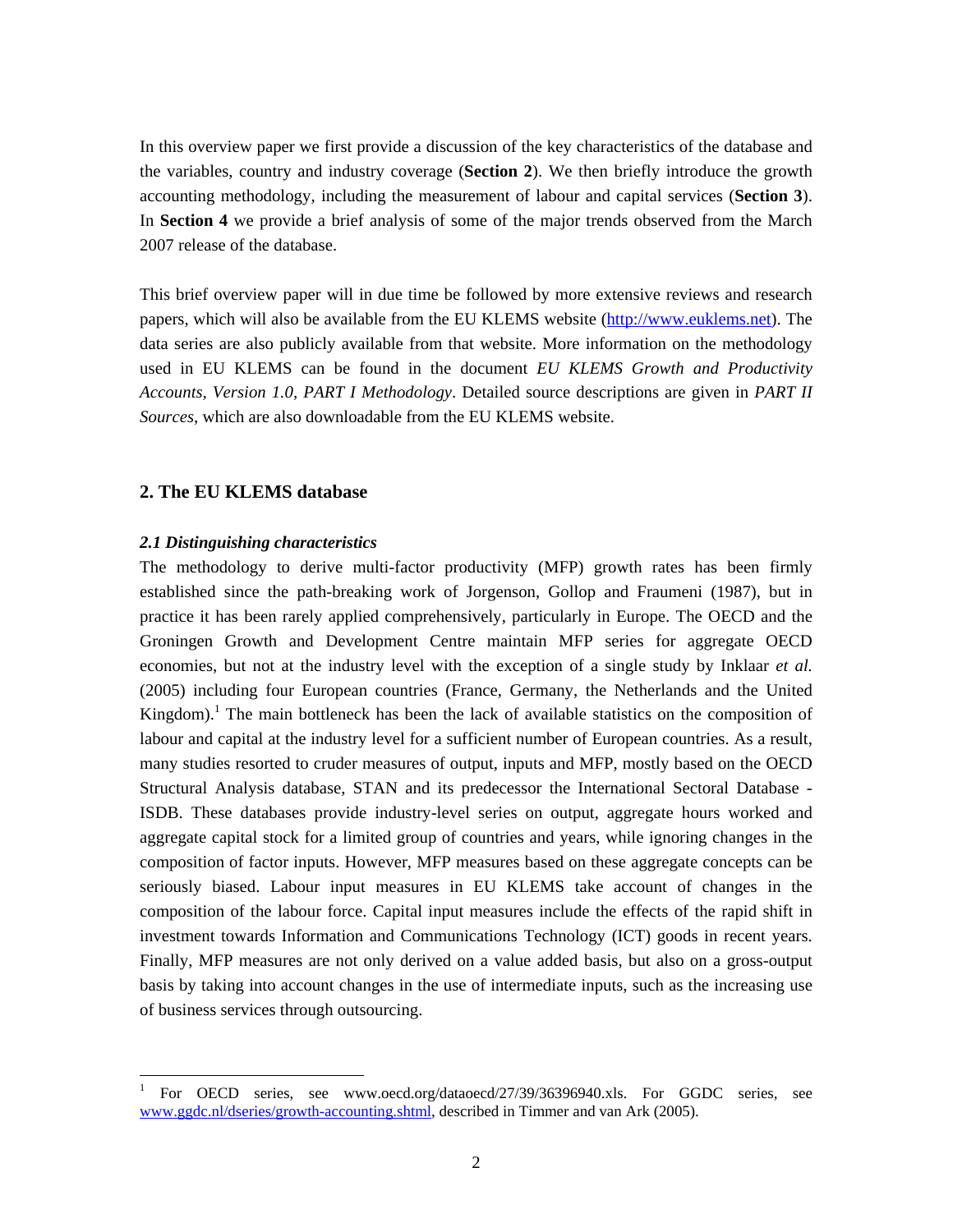The EU KLEMS database has been largely constructed on the basis of data from national statistical institutes (NSI's) and were processed by the research consortium according to agreed procedures which have been established over the past two years. These procedures were developed to ensure harmonisation of the basic data, and to generate growth accounts in a consistent and uniform way. Importantly, this database is rooted in statistics from the National Accounts and follows the ESA95 framework in many respects. Cross-country harmonisation of the basic country data has focused on a number of areas including a common industrial classification and the use of similar price concepts for inputs and outputs. Various series were linked in order to bridge different vintages of the national accounts according to a common methodology. Labour service input has been measured in a standardised way by distinguishing labour types in terms of gender, age and educational attainment. For these series additional material has been collected from employment and labour force statistics, to the extent that these were not part of the system of national accounts. Capital service input has been measured using harmonised depreciation rates and common rules to deal with a variety of practical problems, such as weighting and rental rates. Importantly, capital input is measured as capital services, rather than stocks. Although the SNA provides a classification of capital assets, it was not always detailed enough to back out ICT equipment from the investment series. Additional information has been collected to obtain investment series for these assets. In addition, the level of asset detail has been put on a comparable basis. Series on intermediate inputs are broken down into energy, materials and services using a standardised product classification. The EU KLEMS database provides data on a detailed industry level, but also provides higher level aggregates, such as total economy, market economy, market services and goods production for all variables.

# *2.2 Coverage of countries and variables*

The first public release of the EU KLEMS database covers [2](#page-2-0)5 EU countries  $(EU-25)^2$ , as well as Japan and the United States. In general, data for 1970-2004 are available for the "old" EU-15 countries<sup>3</sup>and for the US. Series from 1995 onwards are available for the new EU member states which joined the EU on 1 May 2004 (EU-10). Due to data limitations, the coverage differs across countries, industries and variables. Appendix Table 1 provides an overview of all the series included in the EU KLEMS database. The variables covered can be split into three main groups: (1) basic variables; (2) growth accounting variables and (3) additional variables. The basic series contain all the data needed to construct single productivity measures, such as labour productivity (output per hour worked). These series include nominal, volume and price series of output and intermediate inputs, and volumes and prices of employment. Most series are part of the present European System of National Accounts (ESA 1995) and can be found in the National Accounts of all individual countries, at least for the most recent period. The main adjustments to these series were related to filling gaps in industry detail (using industry statistics) and to link series over time, in particular in those cases where revisions were not taken back to 1970 by the NSIs. The

 $\overline{a}$ 

<span id="page-2-0"></span> $2$  All member states of the EU as of 1 May 2004, but excluding Bulgaria and Romania which joined only on 1 January 2007.

<span id="page-2-1"></span> $3$  All member states of the EU as of 1 January 1995.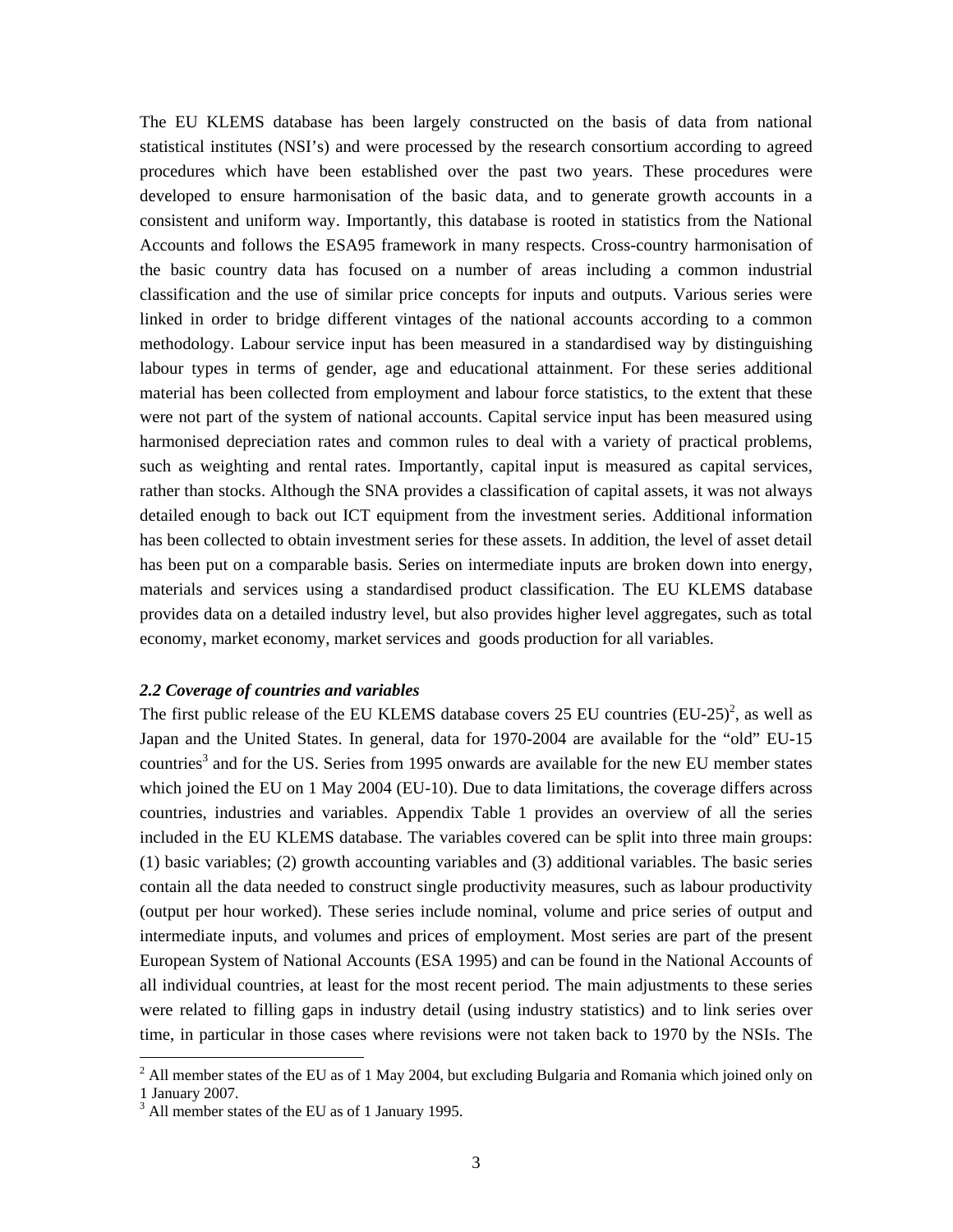variables in the growth accounting series are of an analytical nature and cannot be directly derived from published National Accounts data without additional assumptions. These include series of capital services, of labour services, and of multi-factor productivity which are the heart and main aim of the EU KLEMS project. The construction of these series was based on a theoretical model of production, requiring additional assumptions which are spelled out in some more detail in Section 3. Finally, additional series are given which have been used in generating the growth accounts and are informative by themselves. These include, for example, various measures of the relative importance of ICT-capital and non-ICT capital, and of the various labour types within the EU KLEMS classification.

At the lowest level of aggregation, data were collected for 71 industries. The industries are classified according to the European NACE revision 1 classification. But again the level of detail varies across countries, industries and variables due to data limitations. In order to ensure a minimal level of industry detail for which comparisons can be made across all countries, so-called "minimum lists" of industries have been used. All national datasets have been constructed in such a way that these minimum lists are met. The minimum lists are different for particular groups of variables and time-periods. Two groups of variables can be distinguished: variables needed for the computation of labour productivity growth and unit labour cost analysis and a set of additional variables required to execute growth accounting (including gross output, intermediate inputs, labour composition and capital). The number of industries covered include 62 (for labour productivity post-1995), 48 (for labour productivity pre-1995) and 31 industries (for growth accounts). The industry detail for each country conforms at least to the minimum list of industries, but often more detail is available. Appendix Table 2 provides a listing of industries for which growth accounting variables are available. This list also includes higher level aggregates provided in the EU KLEMS database. Finally, data is provided for four institutional country groupings: EU-25, EU-15, EU-10 and Euro zone. To aggregate across countries use is made of industry-specific Purchasing Power Parities (PPPs).

# **3. Growth accounting methodology**

 $\overline{a}$ 

The EU KLEMS growth accounts are based on the growth accounting methodology as theoretically motivated by the seminal contribution of Jorgenson and Griliches (1967) and put in a more general input-output framework by Jorgenson, Gollop and Fraumeni (1987) and Jorgenson, Ho and Stiroh (2005). Growth accounting allows one to assess the relative importance of labour, capital and intermediate inputs to growth, and to derive measures of multi-factor productivity (MFP) growth. MFP indicates the efficiency with which inputs are being used in the production process and is an important indicator of technological change.<sup>[4](#page-3-0)</sup> Under the

<span id="page-3-0"></span><sup>&</sup>lt;sup>4</sup> Under strict neo-classical assumptions, MFP growth measures disembodied technological change. In practice, MFP is derived as a residual and includes a host of effects such as improvements in allocative and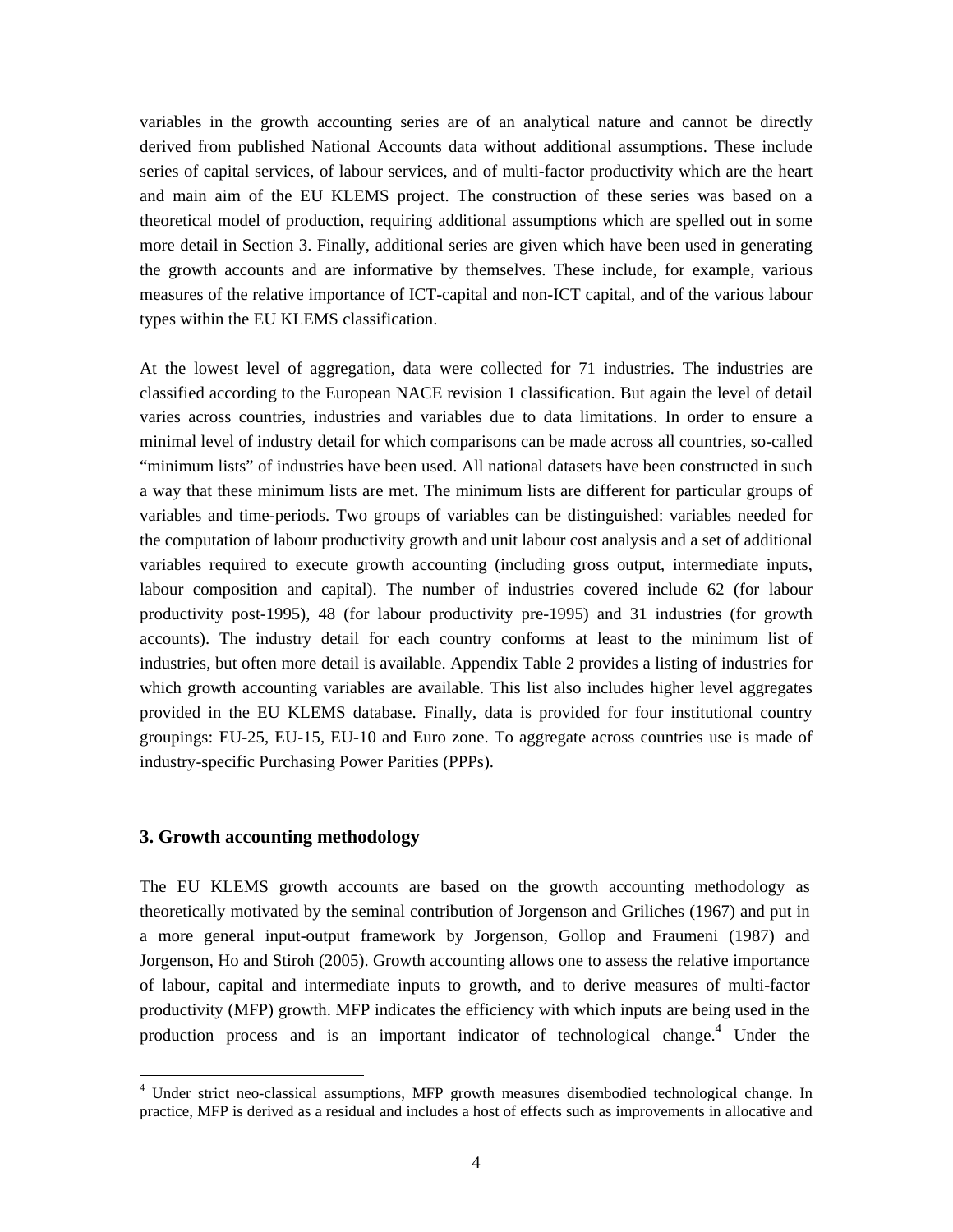assumptions of competitive factor markets, full input utilization and constant returns to scale, the growth of output in industry j can be expressed as the (compensation share) weighted growth of inputs and multifactor productivity (denoted by  $A<sup>Y</sup>$ ):

(1) 
$$
\Delta \ln Y_{jt} = \overline{v}_{jt}^X \Delta \ln X_{jt} + \overline{v}_{jt}^K \Delta \ln K_{jt} + \overline{v}_{jt}^L \Delta \ln L_{jt} + \Delta \ln A_{jt}^Y
$$

where  $\overline{v}^i$  denotes the two-period average share of input *i* in nominal output and  $\overline{v}^L + \overline{v}^K + \overline{v}^K = 1$ . Each element on the right-hand side indicates the proportion of output growth accounted for by growth in intermediate inputs, capital services, labour services and MFP, respectively. Accurate measures of labour and capital input are based on a breakdown of aggregate hours worked and aggregate capital stock into various components. Hours worked are cross-classified by various categories to account for differences in the productivity of various labour types, such as high- versus low-skilled labour. Similarly, capital stock measures are broken down into stocks of different asset types. Short-lived assets like computers have a much higher productivity than long-lived assets like buildings, and this should be reflected in the capital input measures. The contribution of intermediate inputs is broken down into the contribution of energy goods, intermediate materials and services.

#### *3.1 Measurement of capital services*

The availability of investment series by asset type and by industry is one of the unique characteristics of the EU KLEMS database. They are based on series obtained from national statistical institutes, allowing for a detailed industry-by-asset analysis. Importantly, we make a distinction between three ICT assets (office and computing equipment, communication equipment and software) and four non-ICT assets (transport equipment, other machinery and equipment, residential buildings and non-residential structures). ICT assets are deflated using a qualityadjusted investment deflator, except for those countries which have not yet implemented adequate quality adjustment where we used the harmonisation procedure suggested by Schreyer (2002). The real investment series are used to derive capital stocks through the accumulation of investment into stock estimates using the Perpetual Inventory Method (PIM) and the application of geometric depreciation rates. Then capital service flows are derived by weighting the growth of stocks by the share of each asset's compensation in total capital compensation as follows:

(2) 
$$
\Delta \ln K_t = \sum_k \overline{v}_{k,t} \Delta \ln S_{k,t}
$$

where  $\Delta \ln S_{k,t}$  indicates the growth of the stock of asset *k* and weights are given by the average shares of each asset in the value of total capital compensation. In this way, aggregation takes into account the widely different marginal products from the heterogeneous stock of assets. The weights are related to the user cost of each asset.

technical efficiency, changes in returns to scale and mark-ups and technological change proper. All these effects can be broadly summarised as "improvements in efficiency", as they improve the productivity with which inputs are being used in the production process. In addition, being a residual measure MFP growth also includes measurement errors and the effects from unmeasured output and inputs.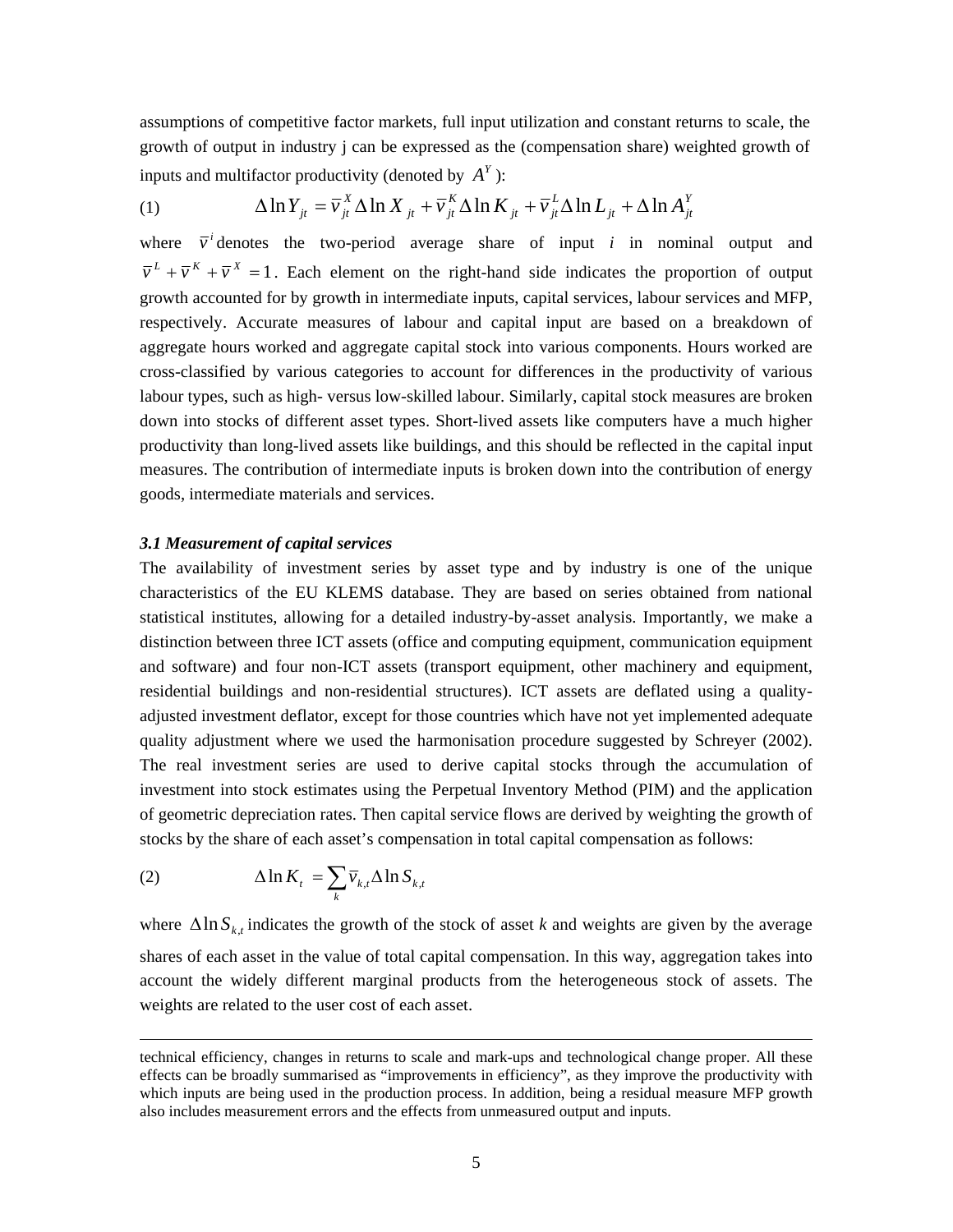The user cost approach is crucial for the analysis of the contribution of capital to output growth. This approach is based on the assumption that marginal costs reflect marginal productivity. If the costs of leasing one euro of, say, computer assets is higher than leasing of one euro of buildings, computers have a higher marginal productivity, and this should taken into account. There are various reasons why the costs of computers is higher than for buildings. While computers may typically be scrapped after five or six years, buildings may provide services for several decades. Besides, prices of new computers are rapidly declining and those of buildings are normally not. Hence the user cost of IT-machinery is typically 50 to 60 percent of the investment price, while that of buildings is less than 10 percent. Therefore one euro of computer capital stock should get a heavier weight in the growth of capital services than one euro of building stock. This is ensured by using the rental price of capital services as weights

#### *3.2 Measurement of labour services*

The productivity of various types of labour input, such as low- versus high-skilled, will also differ. Standard measures of labour input, such as numbers employed or hours worked, will not account for such differences. Hence one needs measures of labour input which take the heterogeneity of the labour force into account in analysing productivity and the contribution of labour to output growth. These measures are called labour services, as they allow for differences in the amount of services delivered per unit of labour in the growth accounting approach. It is assumed that the flow of labour services for each labour type is proportional to hours worked, and workers are paid their marginal productivities. Then the corresponding index of labour services input L is given by:

(3) 
$$
\Delta \ln L_t = \sum_l \overline{v}_{l,t} \Delta \ln H_{l,t}
$$

where  $\Delta \ln H_{l,t}$  indicates the growth of hours worked by labour type *l* and weights are given by the average shares of each type in the value of labour compensation. In this way, aggregation takes into account the changing composition of the labour force. We cross-classify labour input by educational attainment, gender and age with the aim to proxy for differences in work experience, which provides 18 labour categories (3\*2\*3 types). Typically, a shift in the share of hours worked by low-skilled workers to high-skilled workers will lead to a growth of labour services which is larger than the growth in total hours worked. We refer to this difference as the labour composition effect.

Series on hours worked by labour types are not part of the standard statistics reported by NSIs, not even at the aggregate economy level. Also, there is no single international database on skills which can be used for this purpose. For each country covered in EU KLEMS, a choice has been made to use survey data which provide the best sources for consistent wage and employment data at the industry level. In most cases this was a labour force survey (LFS), sometimes together with a earnings survey when wages were not included in the LFS. In other cases, use has been made of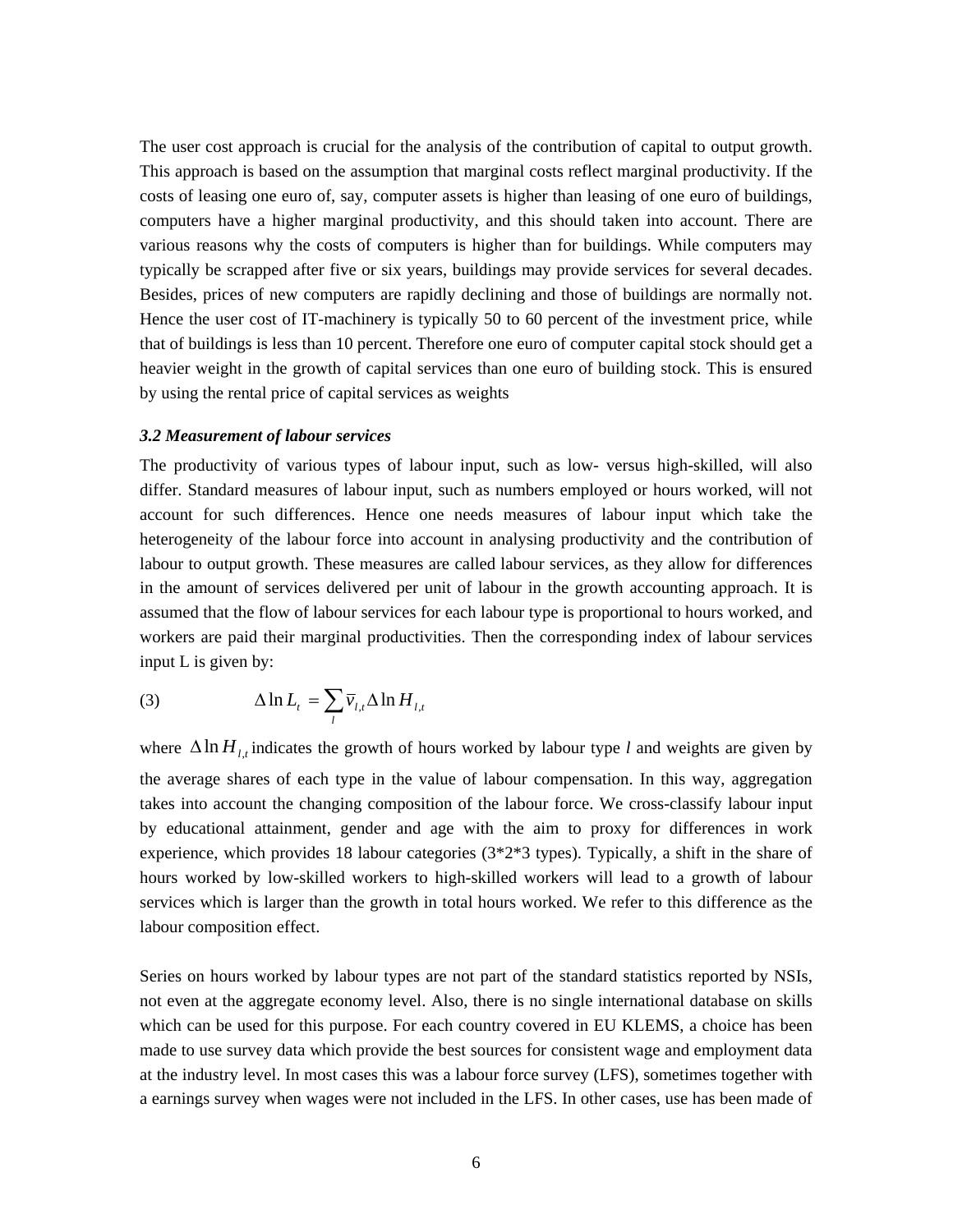establishment surveys or a social-security database, or a mix of sources. Care has been taken to arrive at series which are consistent over time, which was important as most employment surveys are not designed to track developments over time, and breaks in methodology or coverage frequently occur.

# **4. Some descriptive results from the EU KLEMS Growth and Productivity Accounts[5](#page-6-0)**

The EU KLEMS database confirms earlier observation, that the growth performance of the European Union has undergone a marked change during the second half of the 1990s (O'Mahony and van Ark, 2003). Even though average GDP growth of the EU-15 remained constant at 2.2 per cent, labour productivity growth slowed dramatically from 2.4 per cent from 1980-1995 to 1.4 per cent from 1995-2004 (see **Table 1**). Even after including the significantly better productivity growth performance of the new member states of the Union (see **Table 2**), given their relatively small GDP, the labour productivity growth of the aggregate EU-25 was only slightly higher at 1.6 per cent from 1995-2004 (see **Table 3**). This structural slowdown in productivity for the European Union as a whole is striking in the light of a comparison with the United States, where productivity growth significantly accelerated from 1.3 per cent averaged over 1970-1995 to 2.4 per cent from 1995-2004. Even in Japan, which showed an even bigger slowdown in productivity growth than Europe, productivity growth during 1995-2004 was still higher than in the EU at 1.8 percent. When looking at the market economy only, the forging ahead of the US becomes even more pronounced (see **Figure 1**). <sup>6</sup> 

However, the EU KLEMS database documents a wide variation in productivity growth rates across EU member states. Among the "old" member states the fastest productivity growth rates were recorded in Finland and Sweden (see Figure 2).<sup>[7](#page-6-2)</sup> Among the larger countries in the "old" EU, the UK has shown the fastest productivity growth since 1995, ahead of France and Germany. At the lower end of the productivity ranks are the two large countries in the southern part of the EU, i.e. Italy and Spain. The dismal productivity performance of the latter two countries impacts significantly on the average growth rate in the Union. However, whereas slow productivity growth in Spain was related to rapid improvement in labour input growth, the Italian economy experienced no compensating effect from an acceleration in employment growth. In general, the productivity growth rates from 1995-2005 were by far the highest for the new member states, reflecting the restructuring of the economies in Central and Eastern Europe (see **Figure 2**).

 $\overline{a}$ 

<span id="page-6-0"></span><sup>&</sup>lt;sup>5</sup> For a country-specific analysis of results from the first release in March 2007, see van Ark et al. (2007).

<span id="page-6-1"></span> $6$  Market economy excludes health (ISIC industry N), education (ISIC M) and government sectors (ISIC L). We also exclude real estate (ISIC 70), because output in this industry mostly reflects imputed housing rents rather than sales of firms..

<span id="page-6-2"></span> $\frac{7}{1}$  Greece and Ireland also showed rapid productivity growth but, just as in the new member states, this largely reflects "catching up" growth.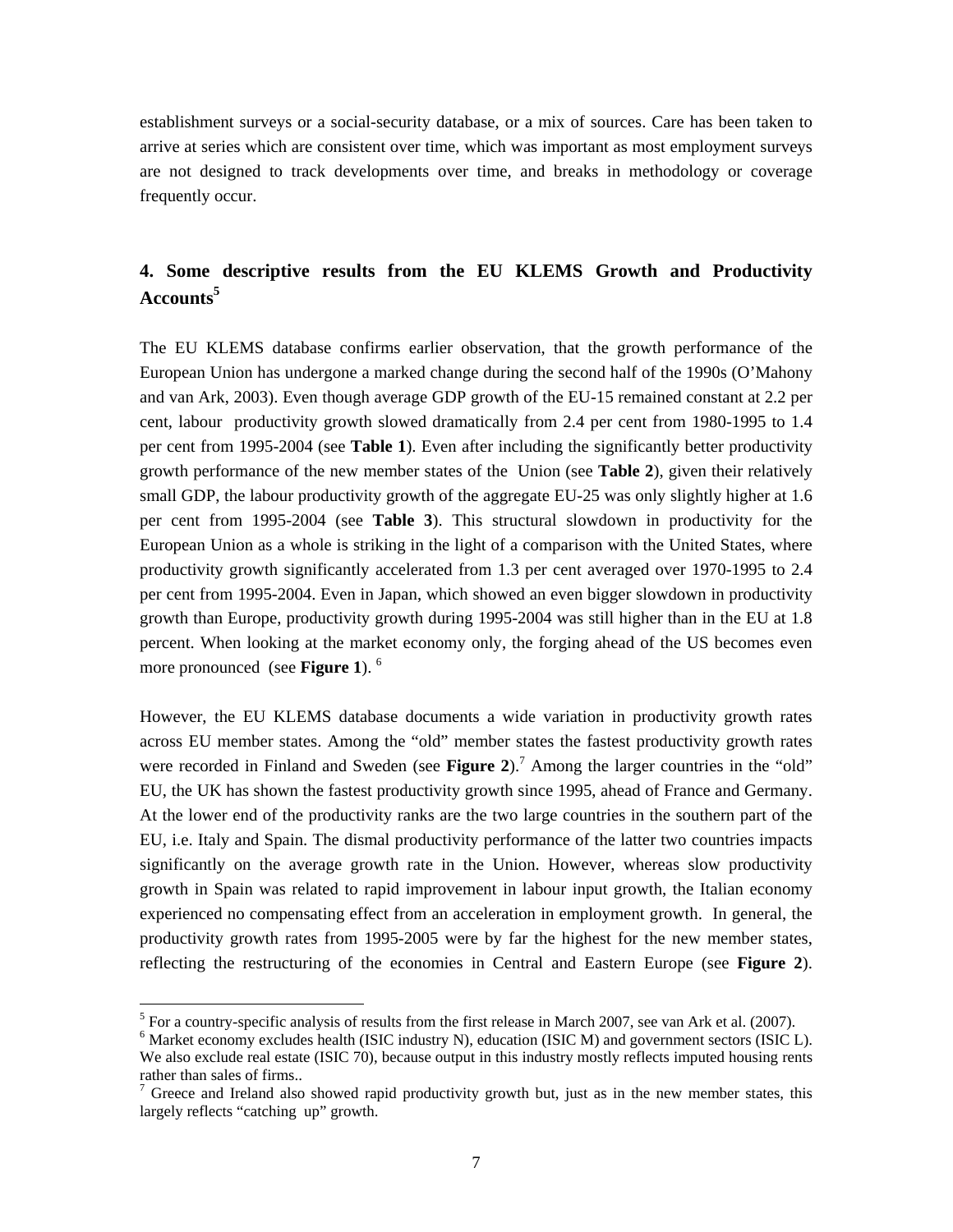However, labour input growth in the new member states has generally been negative, in particular in manufacturing.

The underlying analysis of the industry contributions to labour productivity since 1995 shows that the manufacturing sector continues to contribute significantly to European growth, partly through high labour productivity growth in the electrical machinery sector (which includes, for example, all the ICT production industries), and partly from the rest of the manufacturing sector (0.5 percentage points) (see **Table 3**). Also growth in distribution services and in other goods producing industries contributed each 0.4 percentage points to post-1995 growth in the EU-25. Nevertheless, compared to the United States, the striking differences in labour productivity growth originates from the much smaller contribution of market services, notably the distribution sector as well as finance and business services, which contributed 1.3 percentage points in the U.S. (see **Figure 1**). EU aggregates hide considerable country variation in industries driving growth (see **Figure 2**). For example, some European countries (Finland, Sweden and Ireland as well as Estonia, Hungary and Latvia) showed a major contribution from ICT production. Some have major contributions from other manufacturing, such as some fast-growing new EUcountries, Austria, Ireland and Sweden, while in other countries other goods production (which includes agriculture, mining, utilities and construction) is an important source of growth. Also differences in the productivity contribution of market services appear to be a major driver of divergence within Europe

The growth accounting analysis from the EU Growth and Productivity Accounts is the most innovative and hitherto unavailable component of the database. It concentrates on a sub-sample of eleven "old" EU countries and four new member states for which full labour and capital accounts could be constructed.<sup>[8](#page-7-0)</sup> In Table 4, a decomposition of value added growth in the market economy of the old EU countries is given. GDP growth accelerated from 1.9% to 2.2% after 1995, completely due a strong improvement in the contribution of labour input, increasing from a zero contribution to a 0.7 percentage point contribution. About two thirds of this came from faster growth in total hours worked and one third from improved labour composition, as the overall skill level of the workforce has continued to increase significantly (see **Table 4**).

The contribution of capital input to value added growth has not changed much at the aggregate level, but the distribution has shifted somewhat from non-ICT capital to ICT capital. However, compared to the United States the shift towards intensive use of ICT capital has generally not been as pronounced.Notably, when comparing the ratio of capital to labour contributions to growth in the EU, there are signs of a declining capital intensity in the EU. This development is in sharp contrast to the US trend in capital intensity since 1995 (see **Table 4**).

 $\overline{a}$ 

<span id="page-7-0"></span> $8$  The eleven "old" EU countries in the growth accounts analysis refer to Austria, Belgium, Denmark, Finland, France, Germany, Italy, the Netherlands, Spain, Sweden and the United Kingdom. The four new member states refer to Czech Republic, Hungary, Poland and Slovenia.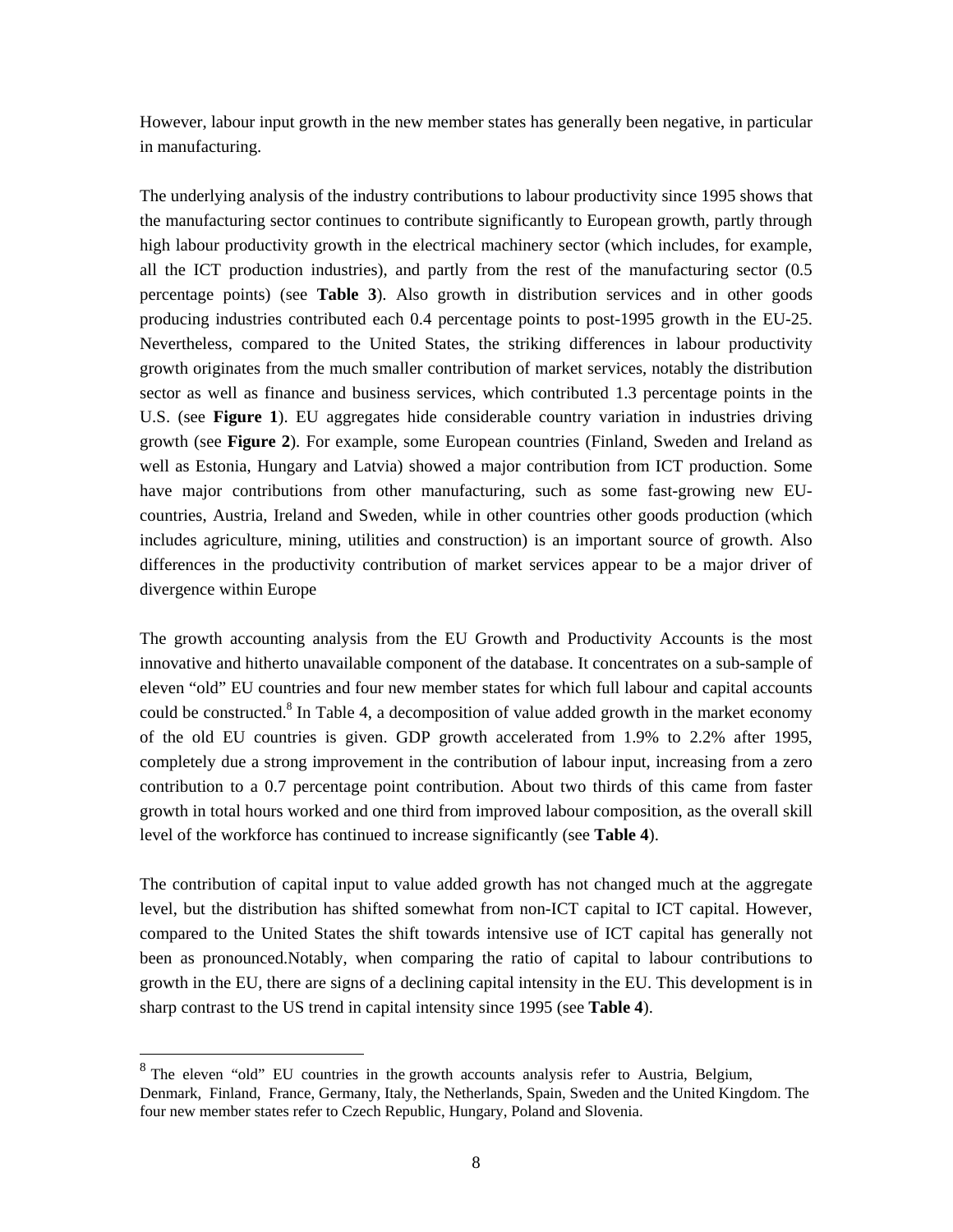The factor contributing most to the diverging trends in Europe and the US is the trend in multi factor productivity growth. While contributing 0.7 per cent to market economy GDP during 1980- 1995 in both regions, the trend accelerated to 1.6 per cent in the US, but declined to 0.3 per cent in the ten old EU after 1995 (see **Figure 3)**. This slowdown in MFP growth is recorded almost everywhere across the Union, with the exception of Finland and the Netherlands where it improved since 1995. In France, MFP growth in the market economy has remained stable at 0.7 per cent, but it slowed sharply in Germany and in the United Kingdom. In Italy and Spain, MFP growth was even negative reflecting the lack of technology and innovation spillovers and market rigidities, in particular in services industries (see **Figure 4**).

When decomposing growth to both industry as well as the sources of growth, it appears that market services tell a major part of the divergent performance of European economies since 1995, both among themselves as well as relative to the United States. Table 4 shows causes of the slowing or stagnation of output growth in various market services. While the contribution of factor inputs to growth has generally stayed up, multi-factor productivity growth in the market services stagnated or even turned negative in many European countries. The reasons for the slowdown in multi-factor productivity growth in market services are an important avenue for further research.

# **5. Concluding remarks**

The EU KLEMS Growth and Productivity Accounts provide a new set of data that provide researchers, policy makers, media and others with a rich source of information on the sources of growth by industry and country in the European Union. Using national accounts and supplementary official statistics in combination with state-of-the-art growth accounting techniques, this database allows one to detect the key areas of growth and slowdown for individual countries, as well as convergence and divergence across economies. More precise measurement of the sources of growth at industry level is important for the analysis of the causes of the growth slowdown. In particular the breakdown of capital and labour inputs into asset types and labour categories (skill, gender and age) is an important step towards a more adequate assessment of the growth sources and less biased measures of multi-factor productivity growth.

The first release of the EU KLEMS database confirmed the view that European countries showed a significant slowdown in productivity growth since 1995, which is shown to be widespread across countries and industries but with notable differences. For example, productivity growth rates in Spain and Italy seriously declined, while they moderately slowed in France and Germany. The productivity slowdown in the United Kingdom has been more limited, and in some smaller economies (Greece, Ireland, and the Netherlands) productivity growth even accelerated, at least in the market sector of those economies. Productivity growth in most new member states of the European Union has been much faster as these countries have been catching up on the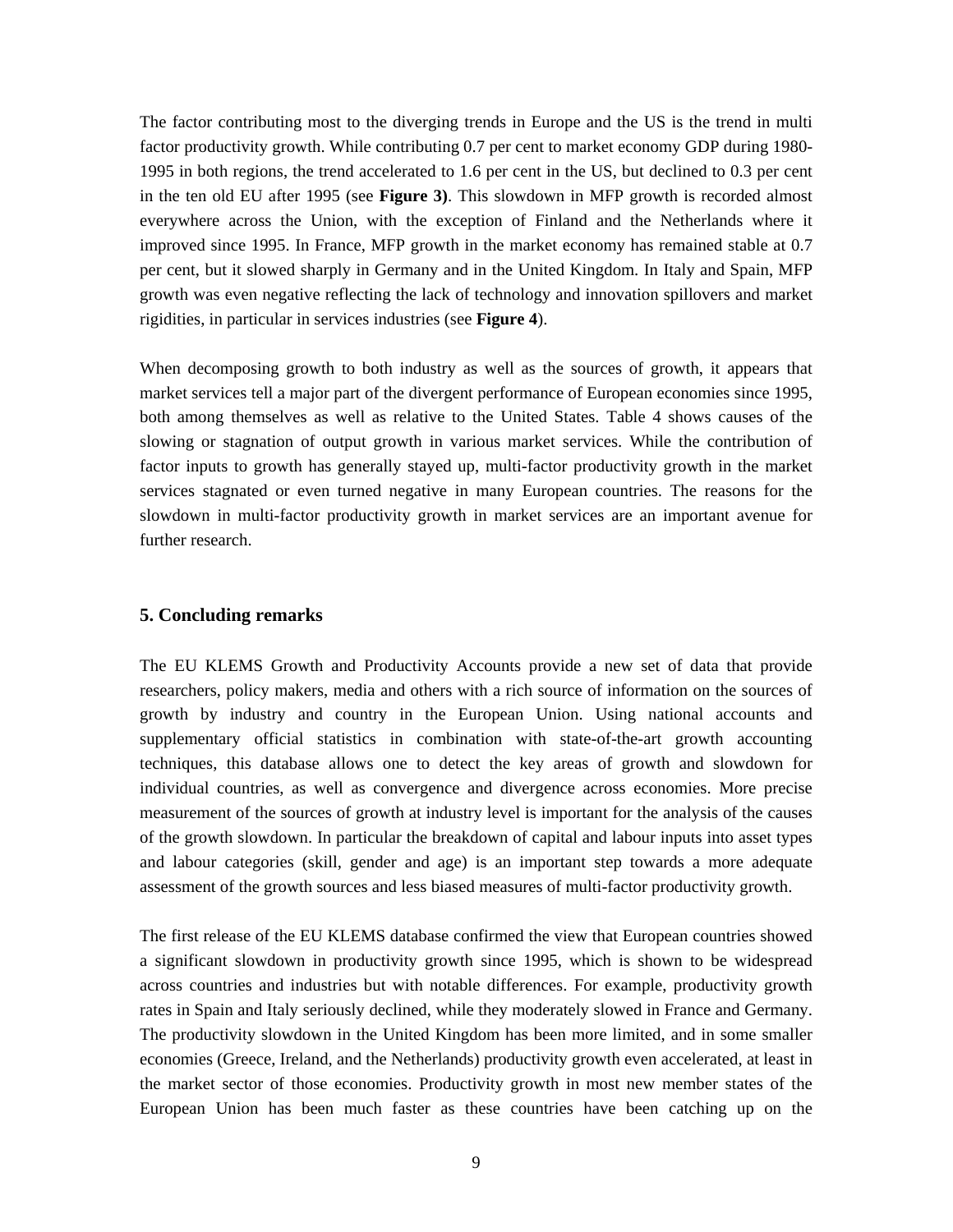productivity levels of "old" EU-15, but this has often gone together with a sharp contraction in employment.

The potential for a recovery in productivity growth will to a large extent depend on the EU's capability to transform the economy towards one that makes more productive use of its resources. Much will depend on the capacity of markets to facilitate the reallocation of resources to industries that show rapid productivity growth. However, it is difficult to predict which industries will be the most productive in the future, as technology and innovation trends are inherently difficult to forecast. For now, a productive use of a larger input from skilled employment and the exploitation of ICT investments in service industries appear the most successful policy avenues for a European productivity revival. The EU KLEMS database will be a useful policy tool to track the progress made.

# **References**

EU KLEMS Database, March 2007, http://www.euklems.net

- Inklaar, R., M. O'Mahony and M.P. Timmer (2005), "ICT and Europe's Productivity Performance; Industry-level Growth Account Comparisons with the United States" *Review of Income and Wealth*, 51(4), pp. 505-36.
- Jorgenson, D. W. and Z. Griliches (1967), "The Explanation of Productivity Change" *Review of Economic Studies*, 34(3), pp. 249-83.
- Jorgenson, D.W., F.M. Gollop and B.M. Fraumeni (1987), *Productivity and U.S. Economic Growth*, Harvard Economic Studies: Cambridge, MA.
- Jorgenson, Dale W., Mun Ho and Kevin J. Stiroh. (2005) *Information Technology and the American Growth Resurgence*, MIT: Cambridge.
- O'Mahony, M. and B. van Ark, (eds.) (2003), *EU Productivity and Competitiveness: An Industry Perspective Can Europe Resume the Catching-up Process?* Office for Official Publications of the European Communities, Luxembourg.
- Schreyer, P. (2002), "Computer Price Indices and International Growth and Productivity Comparisons" *Review of Income and Wealth*, 48(1), pp. 15-31.
- Timmer, Marcel P. and Bart van Ark (2005), "IT in the European Union: A driver of productivity divergence?" *Oxford Economic Papers*, 57(4), pp. 693-716.

Van Ark, B. Mary O'Mahony and Gerard Ypma eds. (2007), The EU KLEMS Productivity Report, Issue 1, University of Groningen & University of Birmingham, March 2007.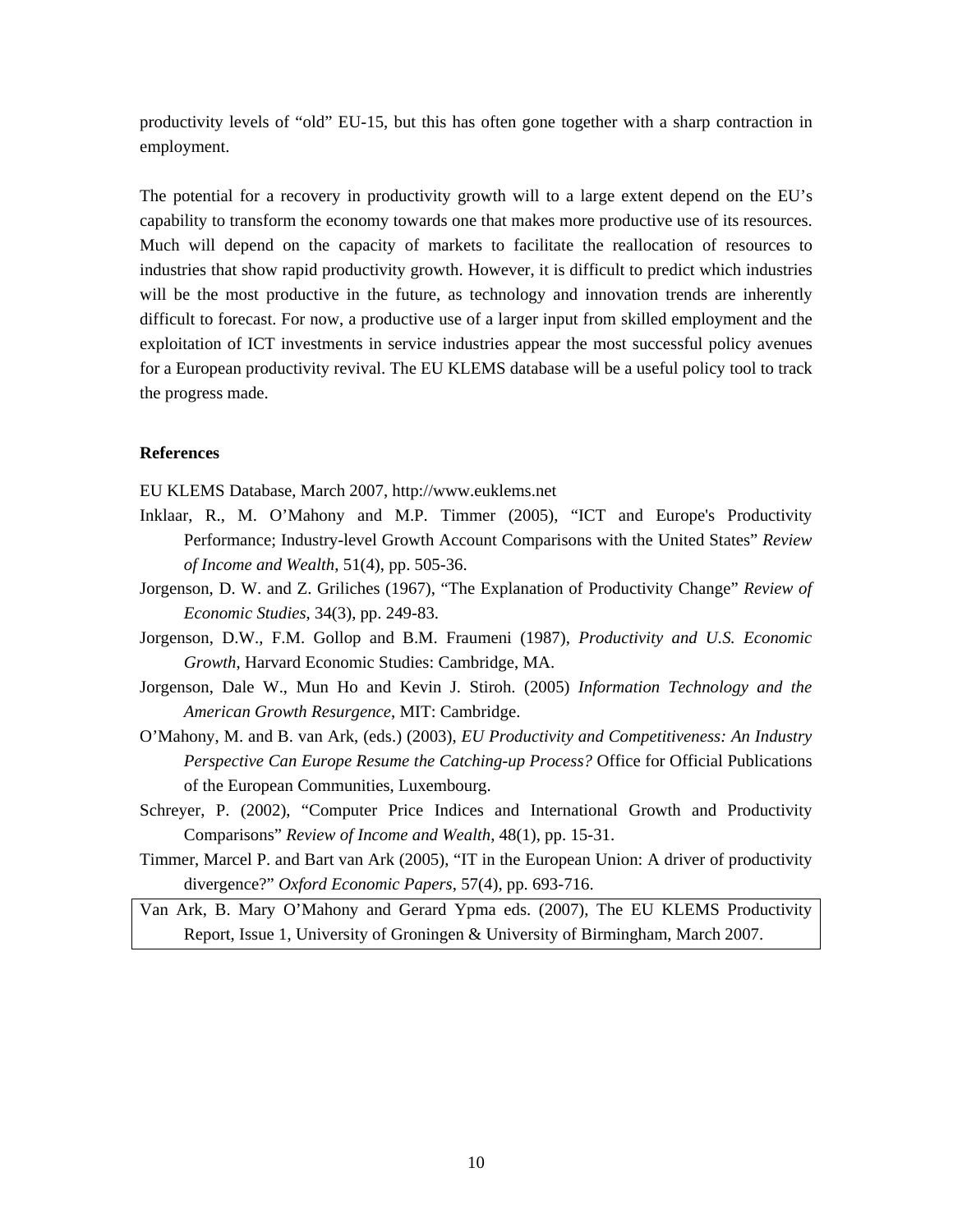|                                               | (annual average volume growth rates, in %) |                             |                          |                           |                                |                                                                       |
|-----------------------------------------------|--------------------------------------------|-----------------------------|--------------------------|---------------------------|--------------------------------|-----------------------------------------------------------------------|
|                                               | Gross<br>Value<br>Added                    | Total<br>persons<br>engaged | Total<br>hours<br>worked | GVA per<br>hour<br>worked | Average<br>hours<br>worked (%) | Contribution<br>share in total to LP growth<br>in total<br>industries |
| 1970-1995                                     |                                            |                             |                          |                           |                                |                                                                       |
| <b>TOTAL INDUSTRIES</b>                       | 2.2                                        | 0.4                         | $-0.2$                   | 2.4                       | 100.0                          | 2.4                                                                   |
| .Electrical machinery, post and communication | 4.2                                        | $-0.4$                      | $-0.8$                   | 5.0                       | 4.1                            | 0.2                                                                   |
| Manufacturing, excluding electrical           | 1.8                                        | $-1.2$                      | $-1.6$                   | 3.4                       | 21.6                           | 0.9                                                                   |
| Other goods producing industries.             | $-0.2$                                     | $-2.0$                      | $-2.4$                   | 2.1                       | 20.7                           | 0.6                                                                   |
| .Distribution services                        | 2.7                                        | 0.8                         | 0.3                      | 2.4                       | 19.5                           | 0.4                                                                   |
| Finance and business services                 | 3.9                                        | 3.4                         | 2.9                      | 1.0                       | 8.1                            | 0.1                                                                   |
| Personal and social services                  | 2.1                                        | 2.0                         | 1.6                      | 0.5                       | 8.1                            | 0.0                                                                   |
| Non-market services                           | 2.8                                        | 2.1                         | 1.6                      | 1.3                       | 17.8                           | 0.2                                                                   |
| .Reallocation of labour effect                |                                            |                             |                          |                           |                                | 0.0                                                                   |
| 1995-2004                                     |                                            |                             |                          |                           |                                |                                                                       |
| <b>TOTAL INDUSTRIES</b>                       | 2.2                                        | 1.2                         | 0.8                      | 1.4                       | 100.0                          | 1.4                                                                   |
| .Electrical machinery, post and communication | 6.3                                        | $-0.5$                      | $-0.9$                   | 7.2                       | 3.4                            | 0.3                                                                   |
| Manufacturing, excluding electrical           | 1.2                                        | $-0.7$                      | $-0.9$                   | 2.1                       | 16.4                           | 0.4                                                                   |
| Other goods producing industries.             | 1.4                                        | $-0.2$                      | $-0.5$                   | 1.9                       | 14.5                           | 0.3                                                                   |
| .Distribution services                        | 2.5                                        | 1.2                         | 0.8                      | 1.7                       | 20.3                           | 0.3                                                                   |
| Finance and business services                 | 3.6                                        | 3.6                         | 3.3                      | 0.3                       | 13.5                           | 0.0                                                                   |
| .Personal and social services                 | 1.8                                        | 2.6                         | 2.0                      | $-0.2$                    | 10.8                           | 0.0                                                                   |
| Non-market services                           | 1.6                                        | 1.4                         | 1.0                      | 0.6                       | 21.0                           | 0.1                                                                   |
| .Reallocation of labour effect                |                                            |                             |                          |                           |                                | 0.0                                                                   |

# **Table 1 Gross Value Added, Labour Input and Labour Productivity, 1970-1995 and 1995-2004, European Union-15 (old EU-15)**

# **Table 2 Gross Value Added, Labour Input and Labour Productivity, 1970-1995 and 1995-2004, European Union-25 (EU-25)**

|                                               |       | (annual average volume growth rates, in %) |        |         |              |                                |
|-----------------------------------------------|-------|--------------------------------------------|--------|---------|--------------|--------------------------------|
|                                               |       |                                            |        |         | Average      |                                |
|                                               | Gross | Total                                      | Total  | GVA per |              | share in total Contribution to |
|                                               | Value | persons                                    | hours  | hour    | hours worked | LP growth in                   |
|                                               | Added | engaged                                    | worked | worked  | (%)          | total industries               |
| 1995-2004                                     |       |                                            |        |         |              |                                |
| <b>TOTAL INDUSTRIES</b>                       | 2.3   | 1.0                                        | 0.6    | 1.7     | 100.0        | 1.7                            |
| .Electrical machinery, post and communication | 6.6   | $-0.4$                                     | $-0.7$ | 7.2     | 3.4          | 0.3                            |
| Manufacturing, excluding electrical           | 1.4   | $-0.9$                                     | $-1.1$ | 2.5     | 16.8         | 0.5                            |
| .Other goods producing industries             | 1.3   | $-0.5$                                     | $-0.7$ | 2.0     | 17.2         | 0.4                            |
| Distribution services                         | 2.6   | 1.1                                        | 0.6    | 2.0     | 20.2         | 0.4                            |
| Finance and business services                 | 3.8   | 3.7                                        | 3.4    | 0.4     | 12.3         | 0.0                            |
| .Personal and social services                 | 1.8   | 2.5                                        | 1.9    | $-0.1$  | 9.9          | 0.0                            |
| Non-market services                           | 1.7   | 1.2                                        | 0.9    | 0.8     | 20.3         | 0.2                            |
| .Reallocation of labour effect                |       |                                            |        |         |              | 0.0                            |

# **Table 3 Gross Value Added, Labour Input and Labour Productivity, 1970-1995 and 1995-2004, European Union-10 (new member states)**

|                                                |       | (annual average volume growth rates, in %) |        |         |                             |              |
|------------------------------------------------|-------|--------------------------------------------|--------|---------|-----------------------------|--------------|
|                                                |       |                                            |        |         | Average                     | Contribution |
|                                                | Gross | Total                                      | Total  | GVA per | share in total to LP growth |              |
|                                                | Value | persons                                    | hours  | hour    | hours                       | in total     |
|                                                | Added | engaged                                    | worked | worked  | worked (%)                  | industries   |
| 1995-2004                                      |       |                                            |        |         |                             |              |
| <b>TOTAL INDUSTRIES</b>                        | 3.1   | $-0.2$                                     | $-0.4$ | 3.5     | 100.0                       | 3.5          |
| . Electrical machinery, post and communication | 11.5  | 0.6                                        | 0.4    | 11.2    | 3.4                         | 0.4          |
| Manufacturing, excluding electrical            | 4.7   | $-1.7$                                     | $-1.8$ | 6.5     | 18.9                        | 1.3          |
| Other goods producing industries.              | 0.9   | $-1.2$                                     | $-1.3$ | 2.2     | 29.6                        | 0.7          |
| Distribution services                          | 4.0   | 0.4                                        | 0.0    | 4.0     | 19.3                        | 0.8          |
| Finance and business services                  | 6.2   | 4.0                                        | 3.7    | 2.5     | 6.4                         | 0.1          |
| . Personal and social services                 | 1.5   | 1.3                                        | 0.8    | 0.7     | 5.5                         | 0.0          |
| Non-market services.                           | 2.1   | 0.2                                        | 0.1    | 1.9     | 16.9                        | 0.3          |
| .Reallocation of labour effect                 |       |                                            |        |         |                             | 0.0          |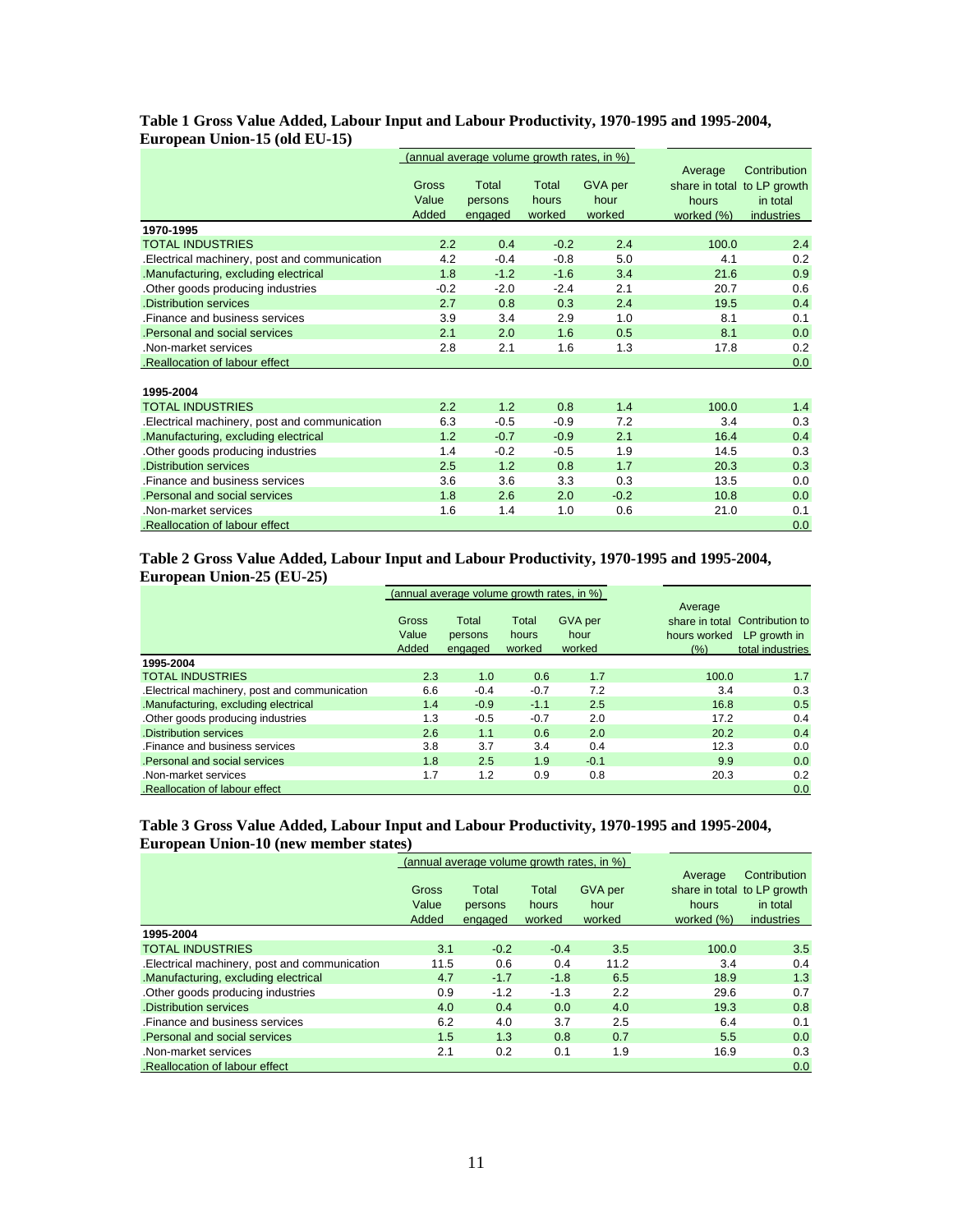# **Table 4 Gross value added growth and contributions, 1980-1995 and 1995-2004 (annual average volume growth rates, in %)**

#### **A. European Union-15 (excluding Greece, Ireland, Luxembourg, Portugal and Sweden)**

|                                               | VA                |               | H      | LC  | Κ             | KIT | KNIT | <b>MFP</b> |
|-----------------------------------------------|-------------------|---------------|--------|-----|---------------|-----|------|------------|
|                                               | $(1)=(2)+(5)+(8)$ | $(2)=(3)+(4)$ | (3)    | (4) | $(5)=(6)+(7)$ | (6) | (7)  | (8)        |
| 1980-1995                                     |                   |               |        |     |               |     |      |            |
| <b>MARKET ECONOMY</b>                         | 1.9               | 0.0           | $-0.3$ | 0.3 | 1.1           | 0.4 | 0.7  | 0.7        |
| .Electrical machinery, post and communication | 3.9               | $-0.7$        | $-0.8$ | 0.2 | 1.6           | 0.9 | 0.8  | 2.9        |
| .Manufacturing, excluding electrical          | 1.2               | $-1.3$        | $-1.5$ | 0.3 | 0.8           | 0.2 | 0.6  | 1.7        |
| .Other goods producing industries             | $-0.2$            | $-1.2$        | $-1.4$ | 0.2 | 0.9           | 0.2 | 0.7  | 0.2        |
| Distribution services                         | 2.6               | 0.4           | 0.0    | 0.3 | 0.8           | 0.3 | 0.5  | 1.4        |
| Finance and business services                 | 3.6               | 2.2           | 1.9    | 0.3 | 1.9           | 0.8 | 1.0  | $-0.7$     |
| Personal and social services                  | 1.8               | 1.8           | 1.5    | 0.3 | 1.0           | 0.3 | 0.7  | $-1.1$     |
|                                               |                   |               |        |     |               |     |      |            |
| 1995-2004                                     |                   |               |        |     |               |     |      |            |
| <b>MARKET ECONOMY</b>                         | 2.2               | 0.7           | 0.4    | 0.2 | 1.2           | 0.6 | 0.6  | 0.3        |
| .Electrical machinery, post and communication | 6.0               | $-0.4$        | $-0.6$ | 0.2 | 1.7           | 1.2 | 0.5  | 4.7        |
| .Manufacturing, excluding electrical          | 1.0               | $-0.3$        | $-0.6$ | 0.3 | 0.7           | 0.3 | 0.4  | 0.6        |
| Other goods producing industries.             | 1.2               | 0.0           | $-0.2$ | 0.2 | 0.7           | 0.1 | 0.6  | 0.5        |
| .Distribution services                        | 2.3               | 0.7           | 0.6    | 0.1 | 1.2           | 0.5 | 0.7  | 0.4        |
| Finance and business services                 | 3.5               | 2.1           | 1.9    | 0.3 | 2.3           | 1.3 | 1.0  | $-1.3$     |
| . Personal and social services                | 1.7               | 1.5           | 1.4    | 0.1 | 0.9           | 0.3 | 0.7  | $-0.9$     |

#### **B. United States**

|                                                | <b>VA</b>         |               | H      | LC  | K             | KIT | KNIT | <b>MFP</b> |
|------------------------------------------------|-------------------|---------------|--------|-----|---------------|-----|------|------------|
|                                                | $(1)=(2)+(5)+(8)$ | $(2)=(3)+(4)$ | (3)    | (4) | $(5)=(6)+(7)$ | (6) | (7)  | (8)        |
| 1980-1995                                      |                   |               |        |     |               |     |      |            |
| <b>MARKET ECONOMY</b>                          | 3.0               | 1.2           | 1.0    | 0.2 | 1.1           | 0.5 | 0.6  | 0.7        |
| .Electrical machinery, post and communication  | 6.6               | 0.1           | $-0.3$ | 0.4 | 1.9           | 1.0 | 0.9  | 4.6        |
| .Manufacturing, excluding electrical           | 1.7               | 0.1           | $-0.2$ | 0.3 | 0.6           | 0.3 | 0.3  | 0.9        |
| .Other goods producing industries              | 0.7               | 0.7           | 0.4    | 0.3 | 0.7           | 0.2 | 0.5  | $-0.7$     |
| Distribution services                          | 3.9               | 1.3           | 1.2    | 0.2 | 1.2           | 0.6 | 0.6  | 1.3        |
| Finance and business services                  | 4.4               | 2.9           | 2.7    | 0.2 | 1.8           | 1.0 | 0.9  | $-0.3$     |
| .Personal and social services                  | 2.8               | 2.5           | 2.5    | 0.1 | 0.5           | 0.2 | 0.3  | $-0.2$     |
| 1995-2004                                      |                   |               |        |     |               |     |      |            |
| <b>MARKET ECONOMY</b>                          | 3.7               | 0.7           | 0.3    | 0.3 | 1.4           | 0.8 | 0.6  | 1.6        |
| . Electrical machinery, post and communication | 8.9               | $-0.3$        | $-0.9$ | 0.6 | 2.5           | 1.5 | 0.9  | 6.8        |
| .Manufacturing, excluding electrical           | 0.7               | $-1.1$        | $-1.5$ | 0.3 | 0.7           | 0.4 | 0.3  | 1.1        |
| Other goods producing industries               | 1.6               | 1.0           | 0.9    | 0.1 | 0.9           | 0.2 | 0.6  | $-0.3$     |
| Distribution services                          | 4.7               | 0.5           | 0.2    | 0.3 | 1.4           | 1.0 | 0.4  | 2.8        |
| Finance and business services                  | 4.9               | 2.0           | 1.6    | 0.4 | 2.0           | 1.2 | 0.7  | 0.9        |
| . Personal and social services                 | 2.6               | 1.7           | 1.4    | 0.2 | 1.0           | 0.4 | 0.6  | 0.0        |

VA= Gross Value Added growth

L= Contribution of Labour input growth

H= Contribution of Total hours worked

LC= Contribution of Labour composition

 $K=$  Contribution of Capital input growth

KIT= Contribution of ICT capital

KNIT= Contribution of Non-ICT capital

MFP= Contribution of Multi factor productivity growth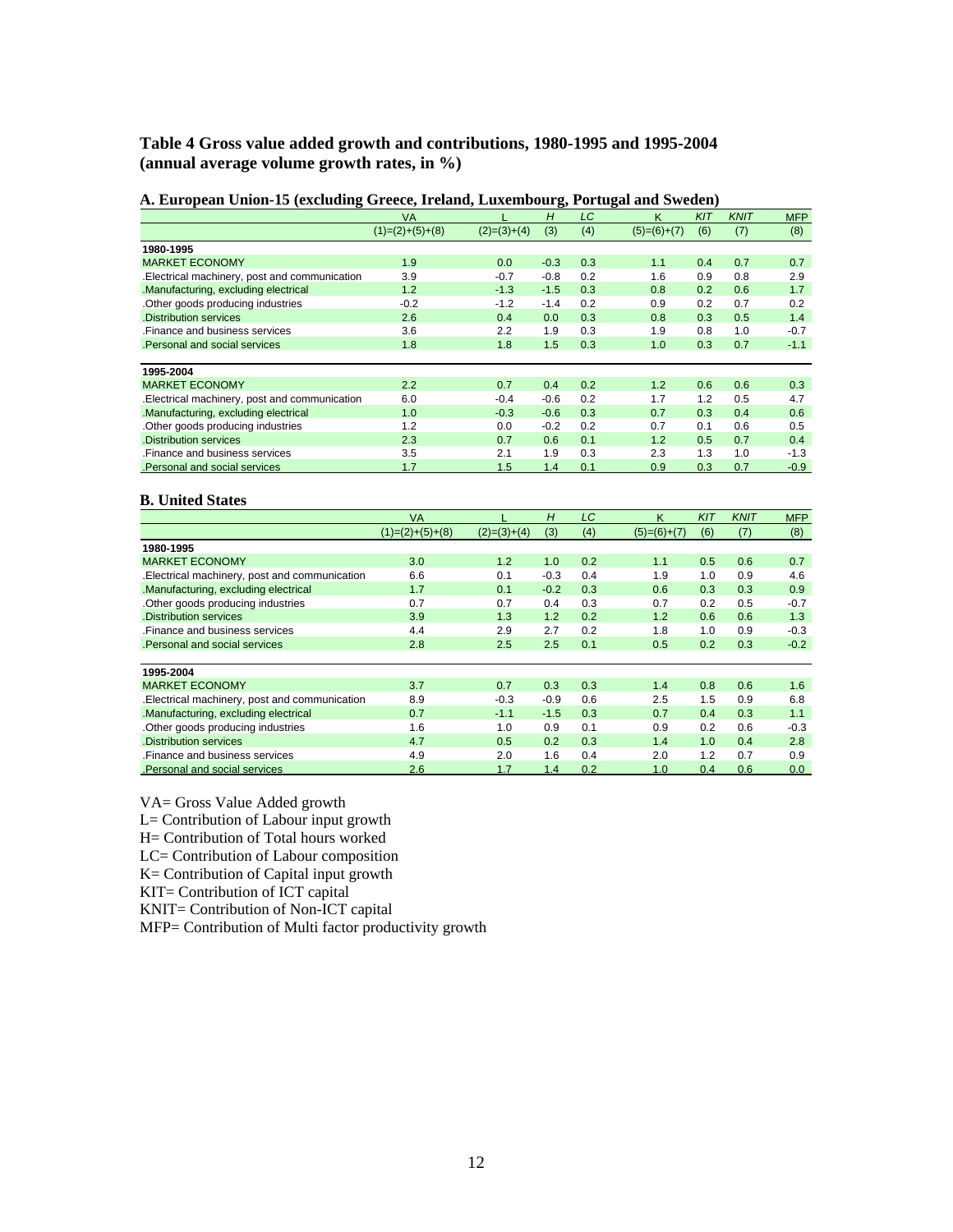

**Figure 1 Contributions of Industries to Market Economy Labour Productivity Growth 1995-2004 (in %)**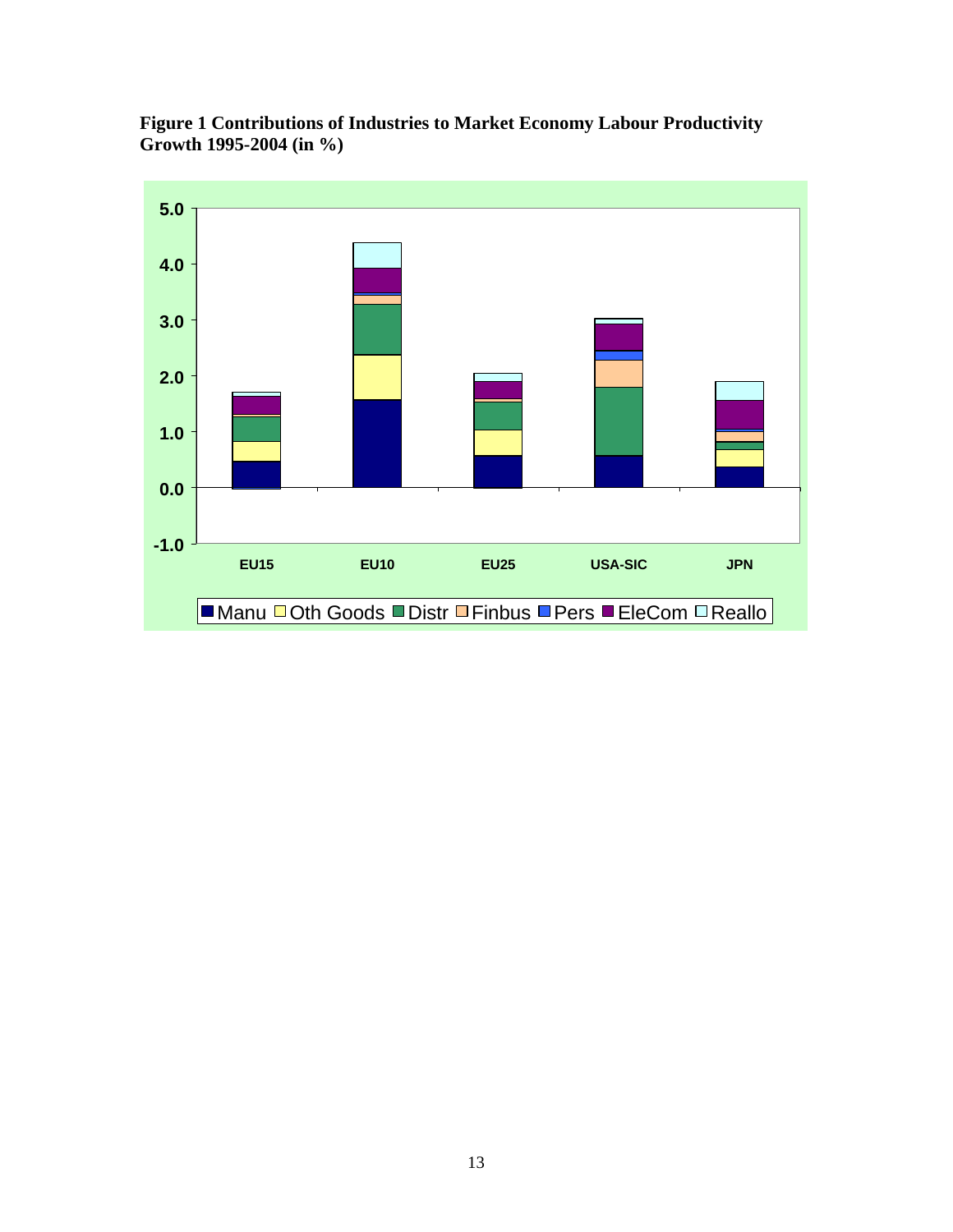**Figure 2 Contributions of Industries to Market Economy Labour Productivity Growth 1995-2004 (in %)** 



**A. European union-15 (old member states)** 

# **B. European Union-10 (new member states)**

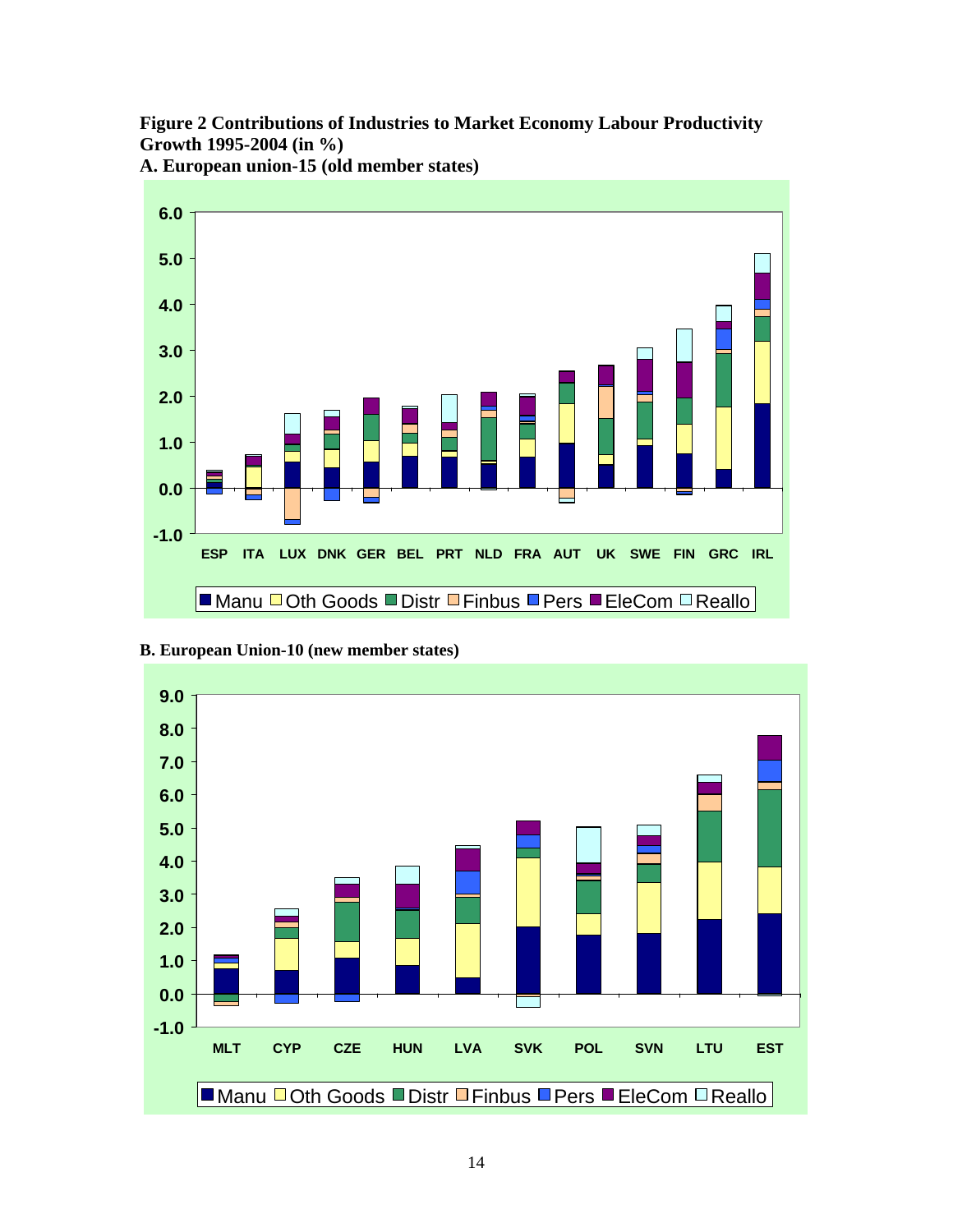

**Figure 3 Contributions to Market Economy GDP Growth 1980-1995 vs. 1995-2004 (in %), major regions**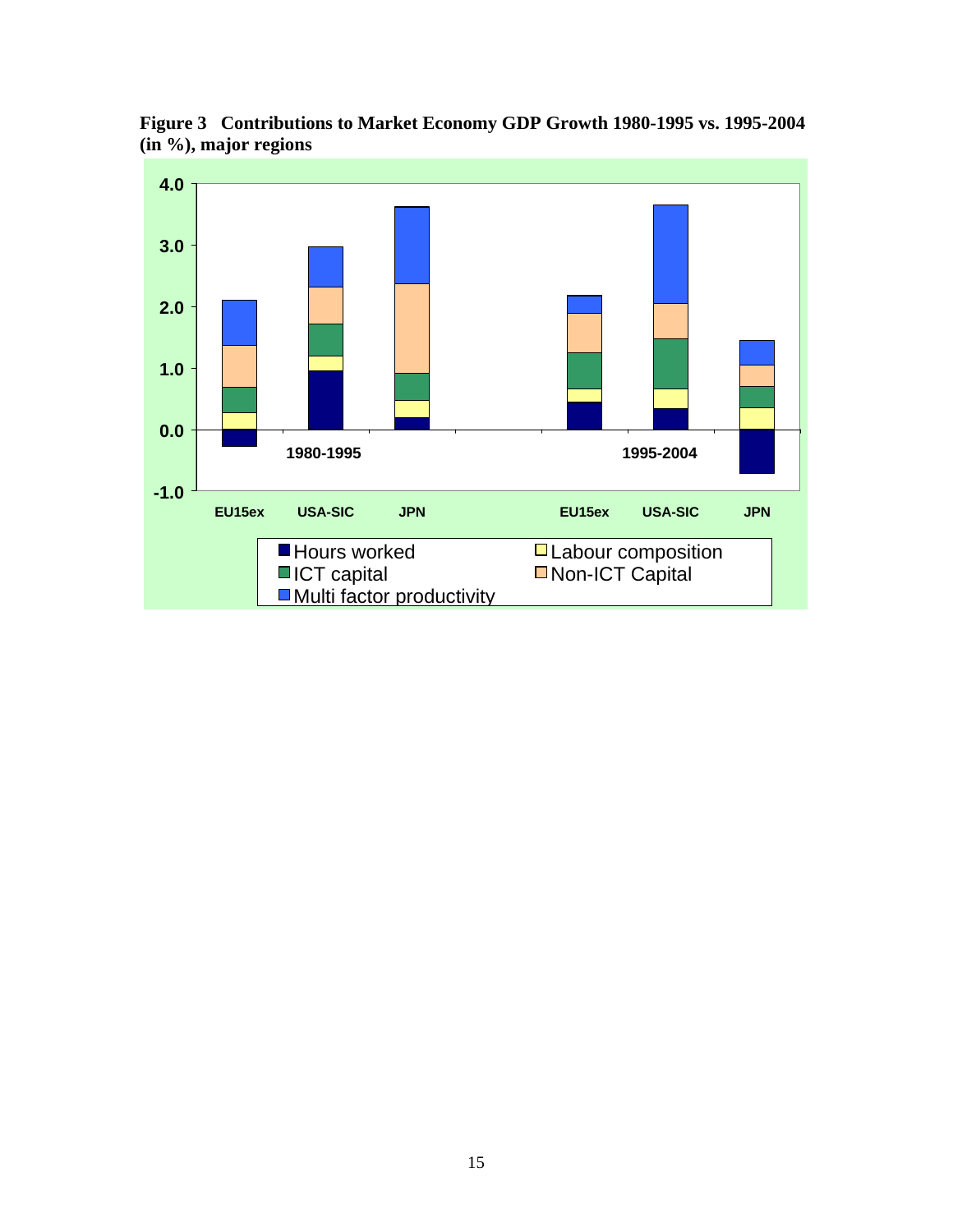

**Figure 4 Contributions to Market Economy GDP Growth (in %) A. 1980-1995**



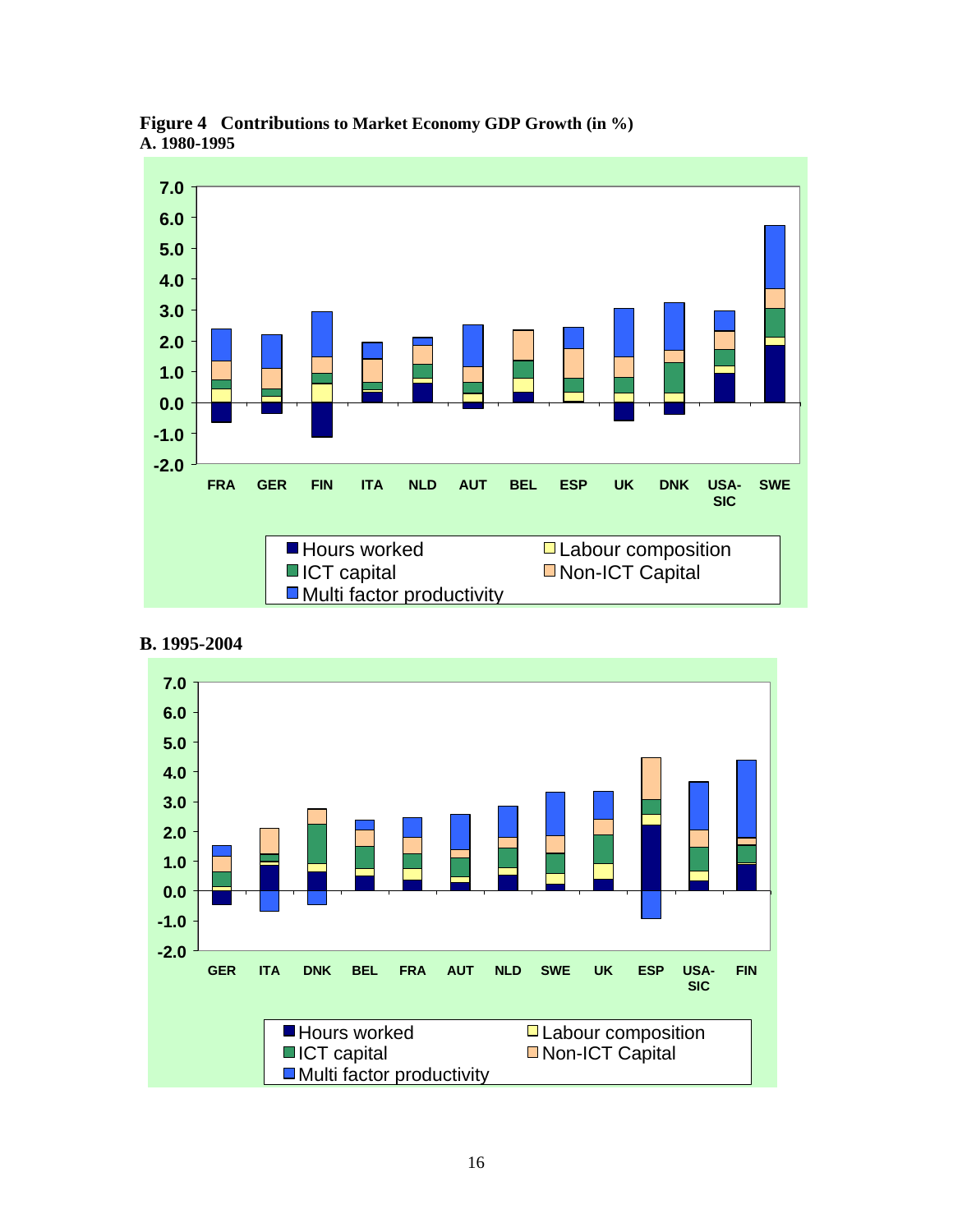#### **Appendix Table 1 Variables in EU KLEMS database**

| <b>Basic variables</b>           |                                                                                            |
|----------------------------------|--------------------------------------------------------------------------------------------|
| <b>Values</b>                    |                                                                                            |
| GO                               | Gross output at current basic prices (in millions of local currency)                       |
| $I\!I$                           | Intermediate inputs at current purchasers' prices (in millions of local currency)          |
| <b>IIE</b>                       | Intermediate energy inputs at current purchasers' prices (in millions of local currency)   |
| <b>IIM</b>                       | Intermediate material inputs at current purchasers' prices (in millions of local currency) |
| <b>IIS</b>                       | Intermediate service inputs at current purchasers' prices (in millions of local currency)  |
| VA                               | Gross value added at current basic prices (in millions of local currency)                  |
| <b>COMP</b>                      | Compensation of employees (in millions of local currency)                                  |
| <b>GOS</b>                       | Gross operating surplus (in millions of local currency)                                    |
| <b>TXSP</b>                      | Taxes minus subsidies on production (in millions of local currency)                        |
| <b>EMP</b>                       | Number of persons engaged (thousands)                                                      |
| <b>EMPE</b>                      | Number of employees (thousands)                                                            |
| $H$ <sub>_</sub> $EMP$           | Total hours worked by persons engaged (millions)                                           |
| <b>H_EMPE</b>                    | Total hours worked by employees (millions)                                                 |
| <b>Prices</b>                    |                                                                                            |
| $GO_P$                           | Gross output, price indices, $1995 = 100$                                                  |
|                                  | Intermediate inputs, price indices, $1995 = 100$                                           |
| $II$ <sub>-</sub> $P$            |                                                                                            |
| $VA\_P$                          | Gross value added, price indices, $1995 = 100$                                             |
| <b>Volumes</b>                   |                                                                                            |
| $GO_QI$                          | Gross output, volume indices, $1995 = 100$                                                 |
| $II_QI$                          | Intermediate inputs, volume indices, $1995 = 100$                                          |
| $IIE$ <sup><math>QI</math></sup> | Intermediate energy inputs, volume indices, $1995 = 100$                                   |
| $IIM_QI$                         | Intermediate material inputs, volume indices, $1995 = 100$                                 |
| $IIS_QI$                         | Intermediate service inputs, volume indices, $1995 = 100$                                  |
| $VA\_QI$                         | Gross value added, volume indices, $1995 = 100$                                            |
| $LP_1$                           | Gross value added per hour worked, volume indices, 1995=100                                |
|                                  | <b>Growth accounting variables</b>                                                         |
| LAB                              | Labour compensation (in millions of local currency)                                        |
| CAP                              | Capital compensation (in millions of local currency)                                       |
| $LAB_QI$                         | Labour services, volume indices, $1995 = 100$                                              |
| $CAP_QI$                         | Capital services, volume indices, $1995 = 100$                                             |
|                                  |                                                                                            |
| $VA\_Q$                          | Growth rate of value added volume (% per year)                                             |
| <b>VAConL</b>                    | Contribution of labour services to value added growth (percentage points)                  |
| <b>VAConH</b>                    | Contribution of hours worked to value added growth (percentage points)                     |
| VAConLC                          | Contribution of labour composition change to value added growth (percentage points)        |
| VAConKIT                         | Contribution of ICT capital services to output growth (percentage points)                  |
| <b>VAConKNIT</b>                 | Contribution of non-ICT capital services to output growth (percentage points)              |
| <b>VAConTFP</b>                  | Contribution of TFP to value added growth (percentage points)                              |
| $TFPva_I$                        | TFP (value added based) growth, 1995=100                                                   |
| $GO_Q$                           | Growth rate of gross output volume (% per year)                                            |
| <b>GOConII</b>                   | Contribution of intermediate inputs to output growth (percentage points)                   |
| <b>GOConIIM</b>                  | Contribution of intermediate energy inputs to output growth (percentage points)            |
| <b>GOConIIE</b>                  | Contribution of intermediate material inputs to output growth (percentage points)          |
| <b>GOConIIS</b>                  | Contribution of intermediate services inputs to output growth (percentage points)          |
| GOConL                           | Contribution of labour services to output growth (percentage points)                       |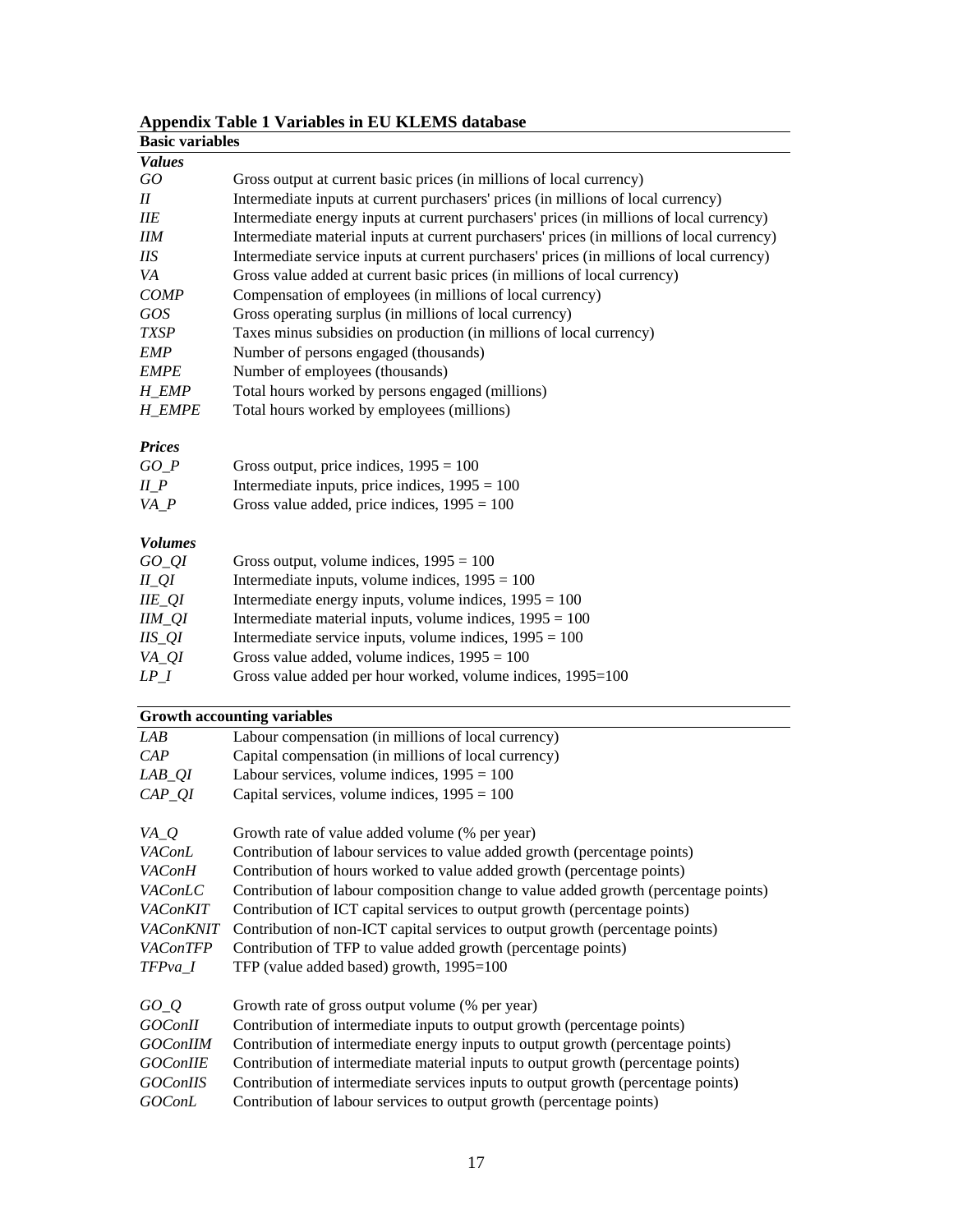| <i>GOConK</i> | Contribution of capital services to output growth (percentage points)    |
|---------------|--------------------------------------------------------------------------|
|               | <i>GOConTFP</i> Contribution of TFP to output growth (percentage points) |
| $TFPgo_I$     | TFP (gross output based) growth, 1995=100                                |

| <b>Additional variables</b> |                                                                         |  |  |  |  |
|-----------------------------|-------------------------------------------------------------------------|--|--|--|--|
| <b>CAPIT</b>                | ICT capital compensation (share in total capital compensation)          |  |  |  |  |
| <b>CAPNIT</b>               | Non-ICT capital compensation (share in total capital compensation)      |  |  |  |  |
| CAPIT OI                    | ICT capital services, volume indices, $1995 = 100$                      |  |  |  |  |
| CAPNIT OI                   | Non-ICT capital services, volume indices, $1995 = 100$                  |  |  |  |  |
| CAPIT QPH                   | ICT capital services per hour worked, 1995 reference                    |  |  |  |  |
| CAPNIT_QPH                  | Non-ICT capital services per hour worked, 1995 reference                |  |  |  |  |
| <i>LABHS</i>                | High-skilled labour compensation (share in total labour compensation)   |  |  |  |  |
| <i>LABMS</i>                | Medium-skilled labour compensation (share in total labour compensation) |  |  |  |  |
| <i>LABLS</i>                | Low-skilled labour compensation (share in total labour compensation)    |  |  |  |  |
| LAB_QPH                     | Labour services per hour worked, 1995 reference                         |  |  |  |  |
| $H_H$                       | Hours worked by high-skilled persons engaged (share in total hours)     |  |  |  |  |
| $H_M$ S                     | Hours worked by medium-skilled persons engaged (share in total hours)   |  |  |  |  |
| H LS                        | Hours worked by low-skilled persons engaged (share in total hours)      |  |  |  |  |
| H M                         | Hours worked by male persons engaged (share in total hours)             |  |  |  |  |
| $H \, F$                    | Hours worked by female persons engaged (share in total hours)           |  |  |  |  |
| $H_2$                       | Hours worked by persons engaged aged 15-29 (share in total hours)       |  |  |  |  |
| H 49                        | Hours worked by persons engaged aged 30-49 (share in total hours)       |  |  |  |  |
| $H_50+$                     | Hours worked by persons engaged aged 50 and over (share in total hours) |  |  |  |  |